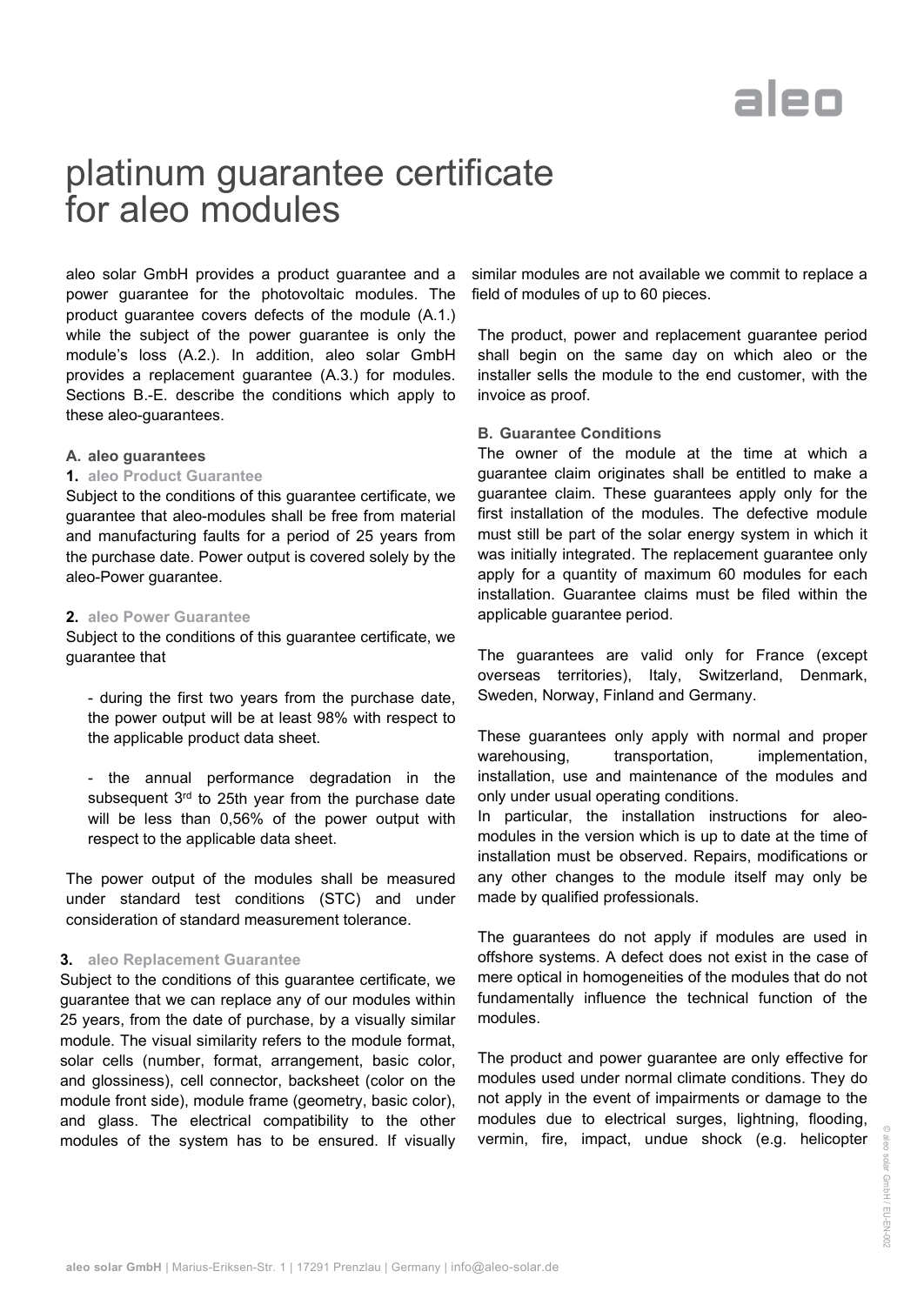## alen

transports) and vibrations or similar external influences. They also do not apply to damage caused by third parties and other events or accidents outside the normal use of the modules and over which we have no influence. These guarantees are no longer valid if the module label or serial number of the module have been changed, erased, or made illegible, or otherwise become illegible.

Serial defects, deliberate damage by the system owner and damage by war, nuclear incidents or natural disaster are excluded from the replacement guarantee (A.3.). The decision whether or not a certain defect justifies module replacement is solely up to aleo solar GmbH.

#### **C. Indemnification**

In the event a binding product or power guarantee claim (according to A.1. or A.2.) has been established, we shall provide, at our sole discretion, compensation in the form of any of the following alternative options:

a) Replacement of products (new or refurbished)

#### b) Repair

c) - for **aleo Power Guarantee** cases only - execution of technical measures to re-establish the guaranteed power output

The indemnification under the aleo Guarantee also covers:

- (i) reasonable and customary transportation costs for delivery of the substitute modules;
- (ii) reshipment of any repaired or replaced modules; and
- (iii) costs associated with installation, removal or reinstallation of the modules

Within the scope of the replacement guarantee, aleo solar GmbH bears the costs for the replacement modules, their installation and transportation only in the case of a justified complaint according to the product (A.1.) or power guarantee (A.2.) as described in this certificate.

If the module defect was caused by an event over which we have no influence (e.g. storm, theft), the owner of the

solar system can purchase visually similar replacement modules from aleo solar on his own costs.

Further guarantee claims do not apply.

Warranty claims under the provision of any sales contract will not be restricted through this guarantee certificate. The liability of the producer shall also remain unaffected. Indemnification neither extends the existing guarantee period nor constitutes the commencement of a new period. All replaced modules shall become the property of aleo solar.

#### **D. Assertion of Guarantee Claims**

When submitting guarantee claims, the original invoice stating the purchase date and the product codes must be provided. For power guarantee cases (A.2.), a dated test report must be submitted as proof that the minimum rated output has not been reached.

A guarantee claim must be filed within 3 months after the point in time when knowledge of the claim existed.

This guarantee certificate is governed exclusively by German substantive law.

These guarantees are independent and voluntary services provided by aleo solar which do not affect any representations and warranties existing between the vendor and the purchaser in any way. All questions and claims regarding guarantee claims should be directed to the vendor of the modules. Guarantee claims can also be submitted directly to: aleo solar GmbH, Marius-Eriksen-Strasse 1, 17291 Prenzlau, Germany [\(claim@aleo-solar.com\)](mailto:claim@aleo-solar.com).

discovered, Customer shall bear the costs of the expert,  $\frac{1}{8}$ If aleo solar has received a claimed module from Customer and no defect of the module could be discovered by aleo, then aleo shall engage - upon mutual agreement with customer - an independent expert to determine if the module had a defect. In the event the module had a defect, aleo shall bear the costs of such an expert. If no defect of the module could be